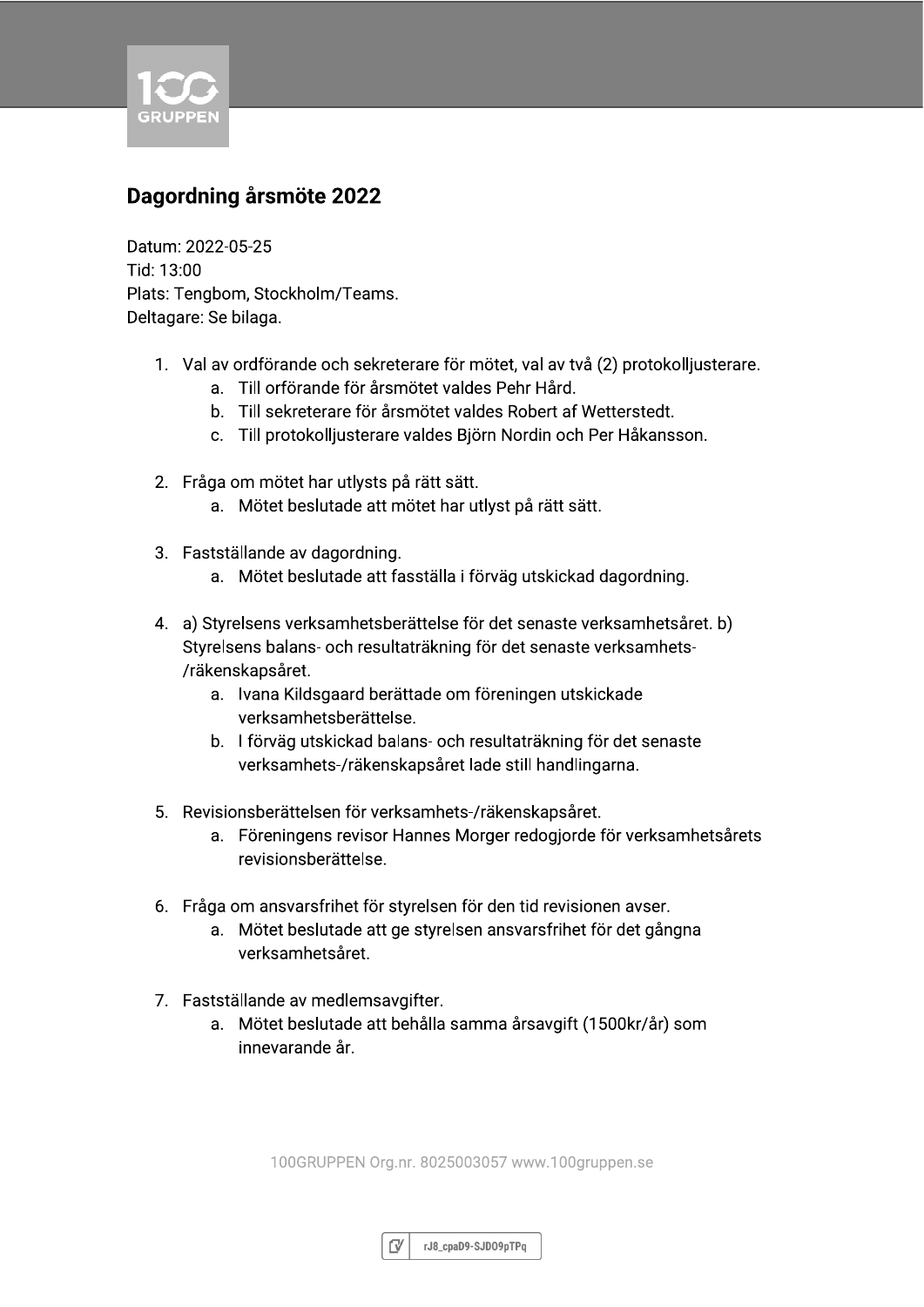

- 8. Fastställande av verksamhetsplan och budget för det kommande verksamhets-/räkenskapsåret.
	- a. Ivana Kildsgaard berättade om utskickad verksamhetsplan och budget för Föreningen och Servicebilag för verksamhetsår 2022-2023.
- 9. Val av ordförande i föreningen för en tid av ett (1) år.
	- a. Mötet beslutade att välja Ivana Kildsgaard till föreningens ordförade för ett (1) år.
- 10. Val av övriga styrelseledamöter för en tid av ett (1) år.
	- a. Mötet beslutade att återvälja sittande styrelseledamöter Johanna Ljunggren, Robert af Wetterstedt, Sebastian Rudenstam, Ulf Bergyall och nyval för Björn Nordin samt Kristin Östberg.
- 11. Val av revisor och revisor suppleant.
	- a. Mötet beslutade att välja en extern revisor som föreningen revisor. Styrelsen får i uppgift att anlita extern revisor.
- 12. Val av valberedningen (sammankallande och ordinarie).
	- a. Mötet beslutade att välja Christina Ljosåk (sammankallande) och Jan Axlund-Horneij till valberedning.
- 13. Behandling av styrelsens förslag och i rätt tid inkomna motioner.
	- a. Styrelsens förslag genom föreningens revisor: Servicebolaget kommer som det ser ut i den föreslagna verksamhetsplanen hantera en betydande del av ekonomin. För transparensens skull kan det vara lämpligt att i föreningens stadgar skriva in något om servicebolagets syfte, vad man kommer att hantera där etc.
		- i. Mötet beslutade att ge Styrelsen i uppdrag att se över förslag till förändringa av nuvarande stadgar till nästkommande Årsmöte 2023.
	- b. Styrelsens förslag genom föreningens revisor: I stadgarnas pkt 7 anges att "Föreningens styrelse utser Servicebolagets styrelse". Förslag på skrivning är i stället att "Bolagets styrelse utser person att vid bolagsstämma företräda föreningens samtliga aktier i servicebolaget." (I ett aktiebolag utses alltid styrelseledamöterna av bolagsstämman).
		- i. Mötet beslutade att ge Styrelsen i uppdrag att se över förslag till förändringa av nuvarande stadgar till nästkommande Årsmöte 2023.

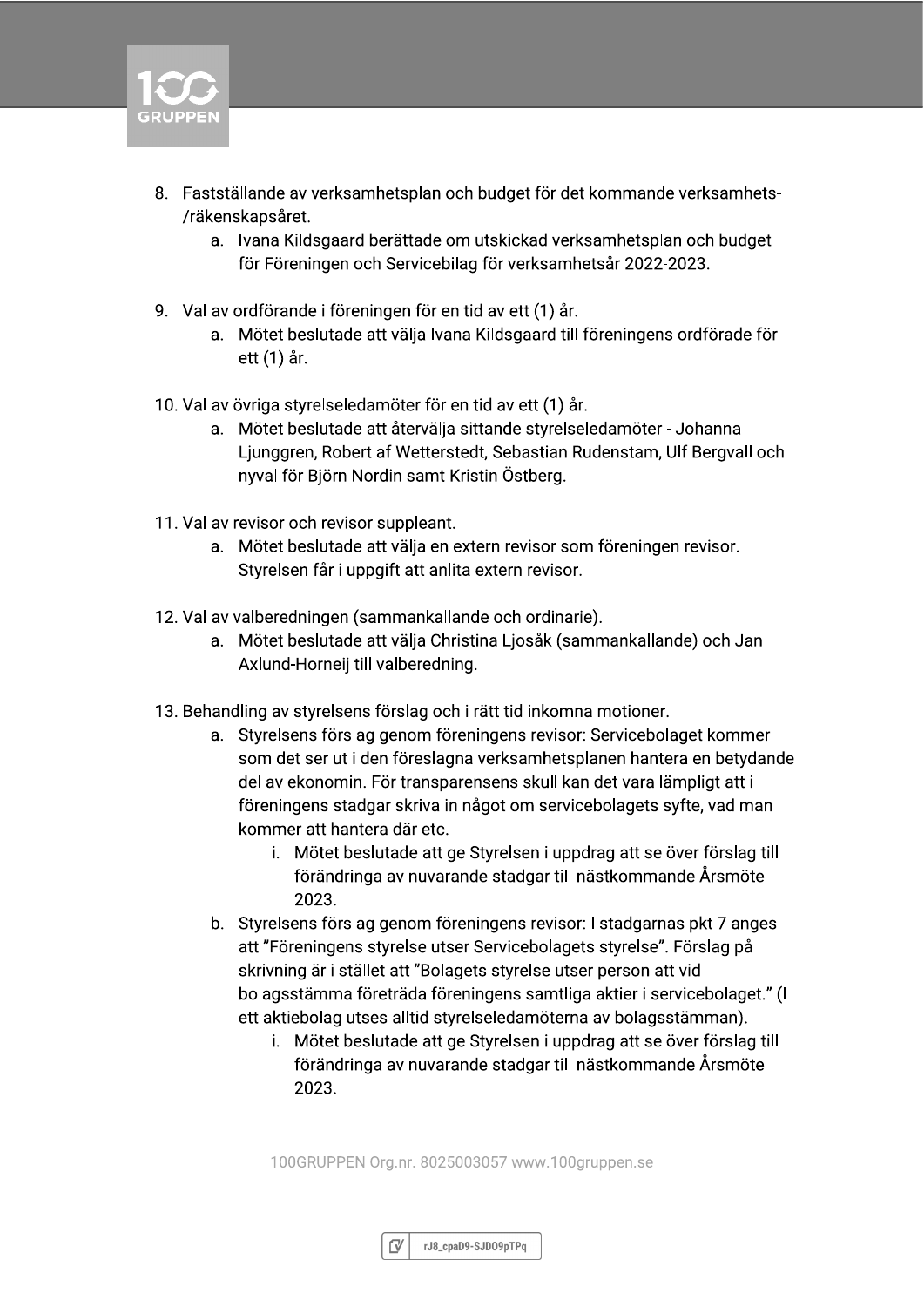

14. Övriga frågor.

a. Inga övriga frågor och mötet avslutat.

Protokolljusterare

Björn Nordin

Per Håkansson

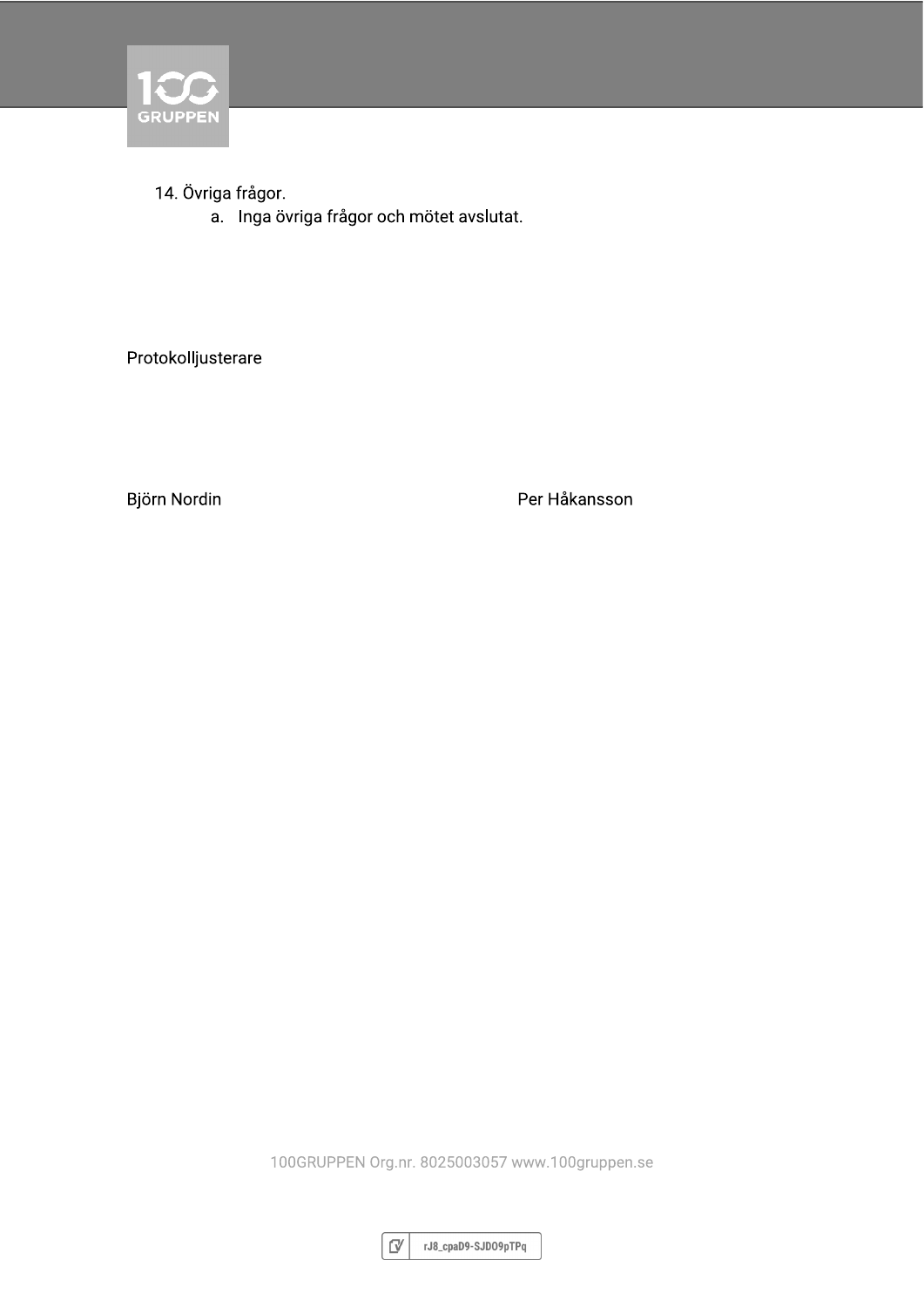

#### Bilaga

Deltagare: Ivana Kildsgaard Robert af Wetterstedt Pehr Hård Per Håkansson **Martin Pollak Robin Lindkvist** Nana Ösrgård Heimann Sebastian Rudenstam Björn Nordin **Ulf Bergvall** Lena Bredberg Åsa Lom Max Heino Agne Andersson Linus Davidsson Therese Löwstedt Sara Boustedt **Elie Falcand Anders Lind Hannes Morger** Pierre Chigot